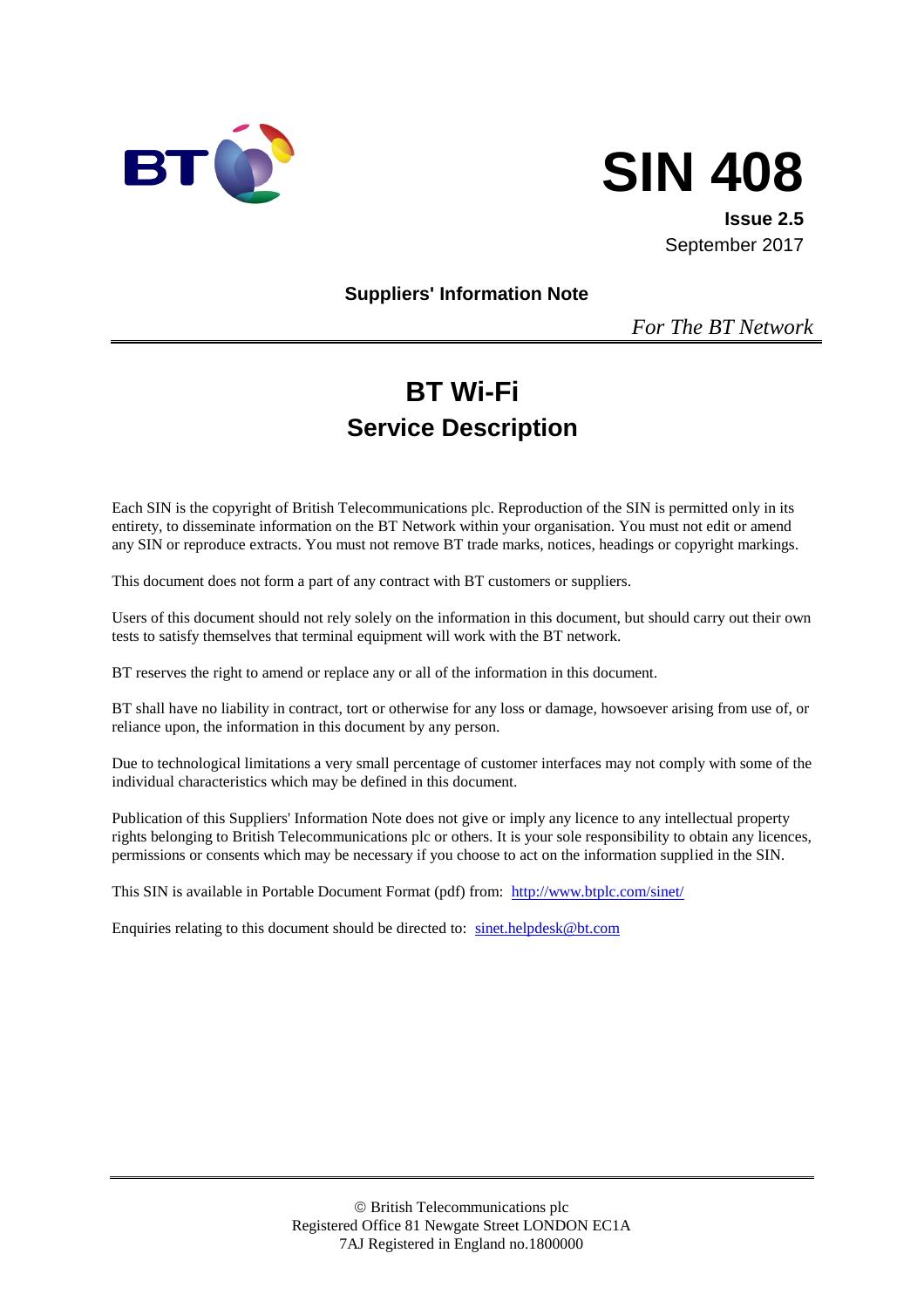## **CONTENTS**

| 7. |  |
|----|--|
|    |  |
|    |  |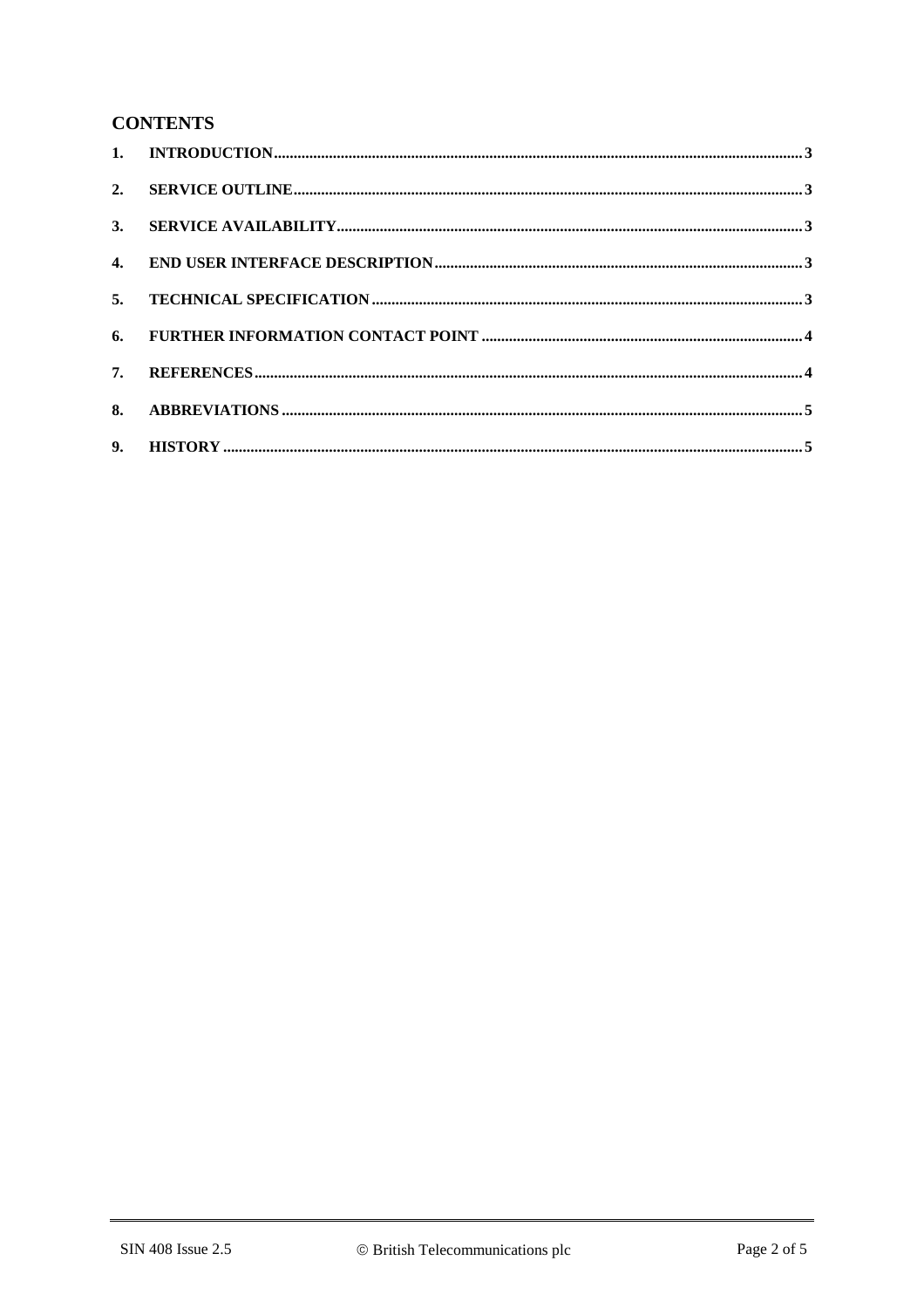#### **1. Introduction**

This Supplier's Information Note (SIN) describes the BT Wi-Fi service and provides technical information for terminal equipment (TE) manufacturers and suppliers.

# **2. Service Outline**

The BT Wi-Fi service provides wireless Internet access for individual nomadic computer users through a network of local islands of connectivity known as hotspots. Service commenced on August  $1<sup>st</sup>$  2002. Typically users have a laptop or hand held device and are authenticated by logging onto the service, usually through a web browser interface. The location of hotspots is published at http://www.btwifi.co.uk and is also available to users at hotspots through their Internet browser when using a laptop, whether logged in or not. The specific area covered at each hotspot may be advertised through local signage.

## **3. Service Availability**

The service will be available throughout the UK where network capacity exists, to users within the coverage area of a hotspot. Performance is best within a few tens of metres of the location advertised by the local BT Wi-Fi signage. This is a localised service for nomadic computer users.

## **4. End User Interface Description**

The Network Termination Point (NTP) is at the radio interface presented at the hotspot. The radio interface can take the following forms:

- a) a wireless LAN radio interface conforming to specification IEEE  $802.11b^{[1]}$  $802.11b^{[1]}$  $802.11b^{[1]}$ , IEEE 802.11 $g^{[7]}$ . IEEE 802.11n or IEEE 802.11ac End user equipment operating to this specification can be certified for interoperability by the WiFi Alliance<sup>[\[2\]](#page-3-2)</sup>, hence this interface is generally known as a WiFi interface.
- b) a wireless LAN radio interface conforming to specification IEEE 802.11a,IEEE 802.11n or IEEE 802.11ac at 5 GHz, generally known as a 5 GHz wireless LAN interface<sup>[\[4\]](#page-3-3)</sup>.

Typically the user radio device will either be built into the user laptop or hand held device, or will be part of a plug in PC card. All hotspots offer the WiFi interface. 5 GHz wireless LAN interfaces are being introduced at selected hotspots over time.

# **5. Technical Specification**

For interface (a) described in paragraph 4 above, the end user radio device will conform to the requirements of IR2005<sup>[\[5\]](#page-3-4)</sup>.

For interface (c), the end user radio device will conform to the requirements of IR2006<sup>[\[6\]](#page-3-5)</sup>.

To enhance security, the default BT Wi-Fi service may restrict traffic by IP port or protocol. Further restrictions may be applied for certain subscription customers once logged into the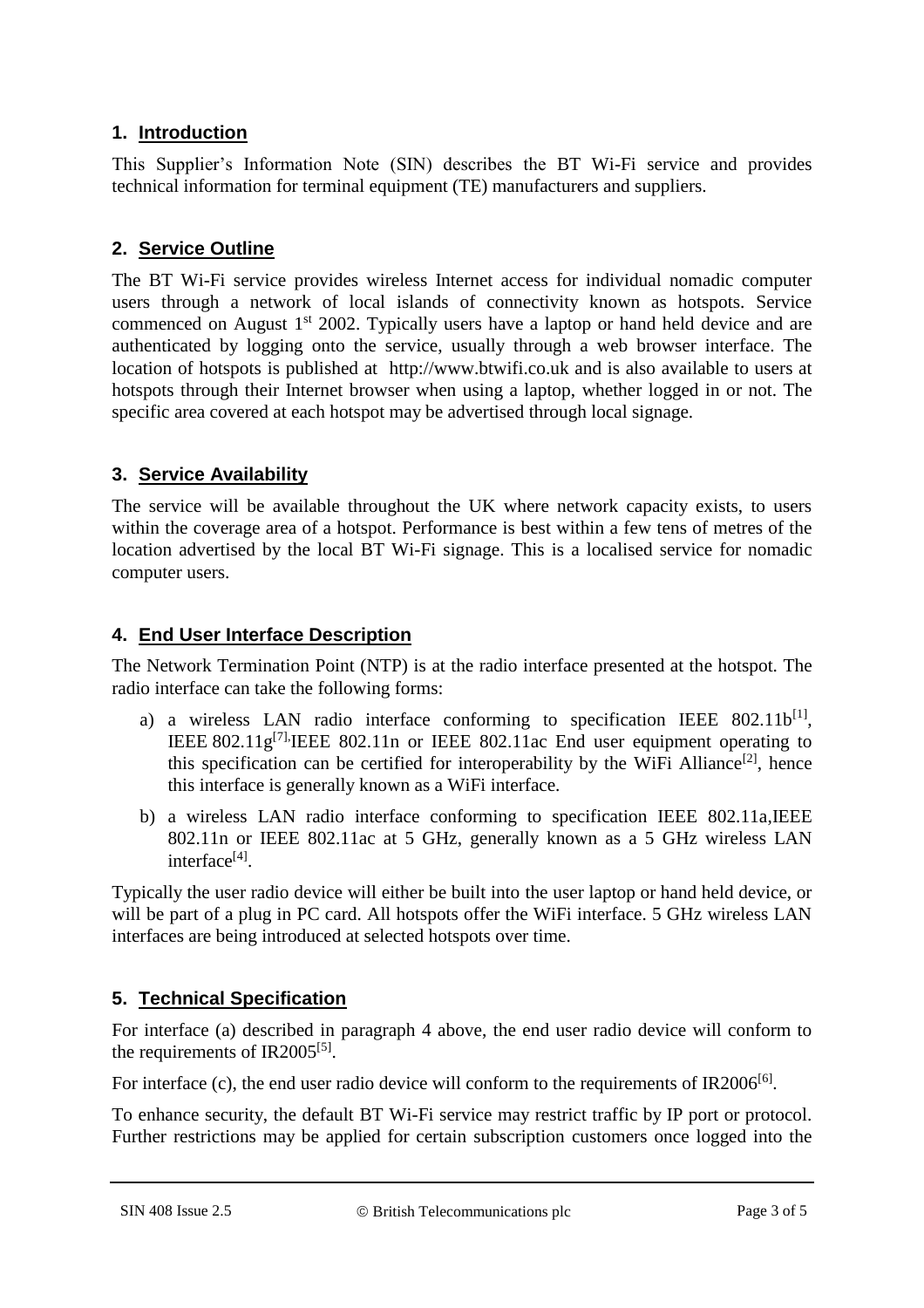service. An example would be where the security policy of a particular enterprise customer demands that certain ports or protocols are blocked.

# **6. Further Information Contact Point**

For enquiries regarding the BT Wi-Fi service please contact the helpdesk. Details available from<http://www.btplc.com/sinet/>

If you have enquiries relating to this document then please contact [sinet.helpdesk@bt.com](mailto:sinet.helpdesk@bt.com)

#### **7. References**

<span id="page-3-3"></span><span id="page-3-2"></span><span id="page-3-0"></span>

| $[1]$ |                              | IEEE 802.11b Supplement to IEEE Standard for Information September 1999<br>technology — Telecommunications and information<br>exchange between systems — Local and metropolitan<br>area networks — Specific requirements — Part 11:<br>Wireless LAN Medium Access Control (MAC) and<br>Physical Layer (PHY) specifications: Higher-Speed<br>Physical Layer Extension in the 2.4 GHz Band |                       |
|-------|------------------------------|------------------------------------------------------------------------------------------------------------------------------------------------------------------------------------------------------------------------------------------------------------------------------------------------------------------------------------------------------------------------------------------|-----------------------|
| $[2]$ |                              | WiFi Alliance http://www.wifialliance.org                                                                                                                                                                                                                                                                                                                                                |                       |
| $[3]$ | Bluetooth                    | Specification of the Bluetooth system, version 1.1                                                                                                                                                                                                                                                                                                                                       | February 2001         |
| [4]   |                              | IEEE 802.11a Supplement to IEEE Standard for Information<br>technology - Telecommunications and information<br>exchange between systems - Local and metropolitan area<br>networks - Specific requirements - Part 11: Wireless<br>LAN Medium Access Control (MAC) and Physical<br>Layer (PHY) specifications: High-speed Physical Layer<br>in the 5 GHz Band                              | 1999,<br>amended 2000 |
| [5]   | IR2005<br>Version 3.0        | UK Interface Requirement 2005 Wideband Transmission 15 <sup>th</sup> November<br>Systems Operating in the 2.4 GHz ISM Band and Using 2006<br><b>Spread Spectrum Modulation Techniques</b>                                                                                                                                                                                                |                       |
| [6]   | <b>IR2006</b><br>Version 3.0 | UK Interface Requirement 2006: Wireles Access 14 <sup>th</sup> November<br>Systems (WAS) including RLANs operating in the $ 2006 $<br>5150 - 5725 MHz band.                                                                                                                                                                                                                              |                       |
| $[7]$ | IEEE 802.11g                 | Supplement to IEEE Standard for Information<br>technology — Telecommunications and information<br>exchange between systems — Local and metropolitan<br>area networks - Specific requirements - Part 11:<br>Wireless LAN Medium Access Control (MAC) and<br>Physical Layer (PHY) specifications: Higher-Speed<br>Physical Layer Extension in the 2.4 GHz Band                             | 1999, amended<br>2003 |

<span id="page-3-5"></span><span id="page-3-4"></span><span id="page-3-1"></span>For copies of referenced documents please see document sources at <http://www.btplc.com/sinet/>